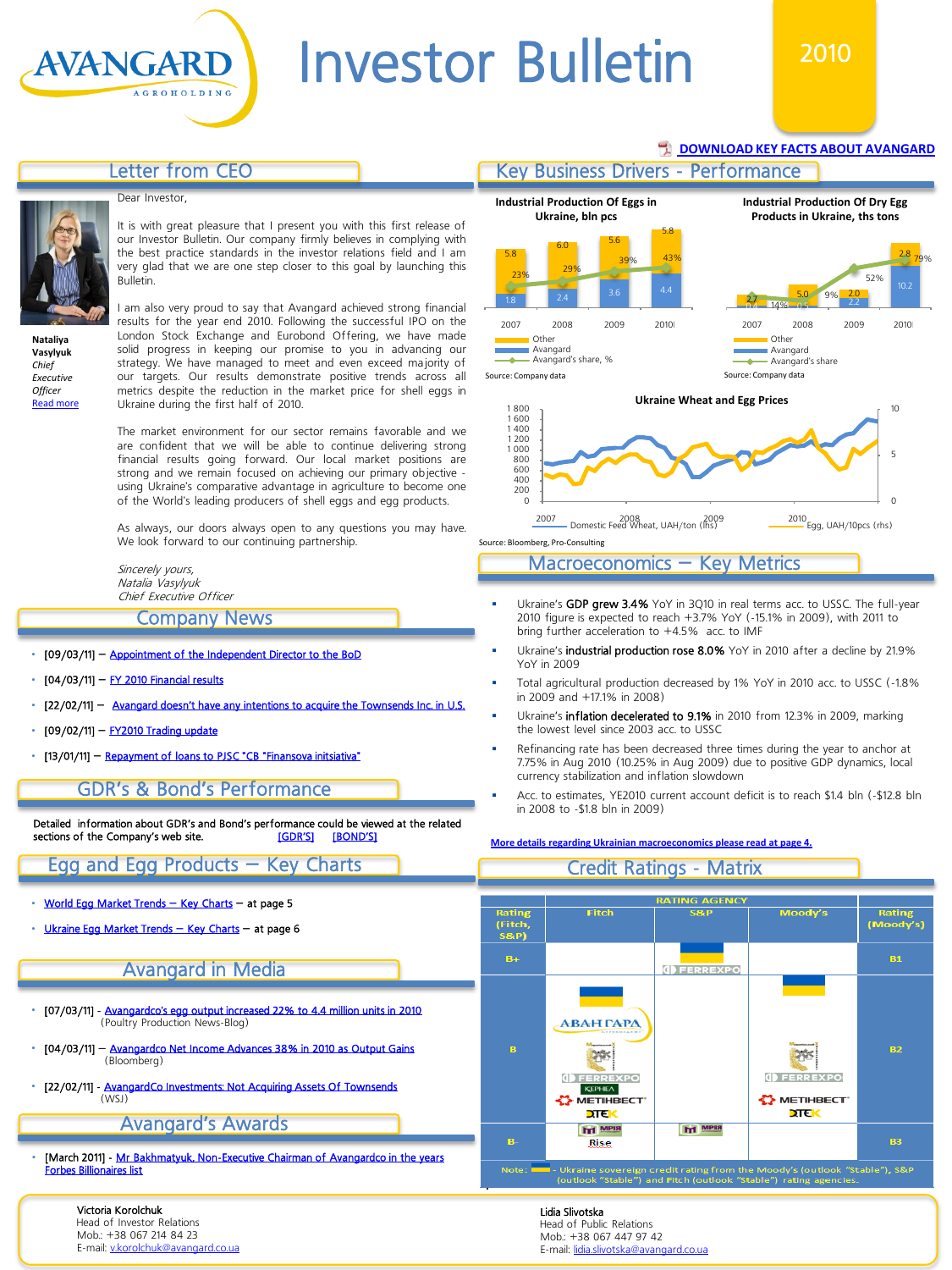

2010

Production Results – Key Charts





**Net Profit, \$mln**



**Sales breakdown by segment, 2010n**









**COGS breakdown by major item, 2010**



Source: Company data

21%

**Egg sales breakdown by destination, 2010**

**Export**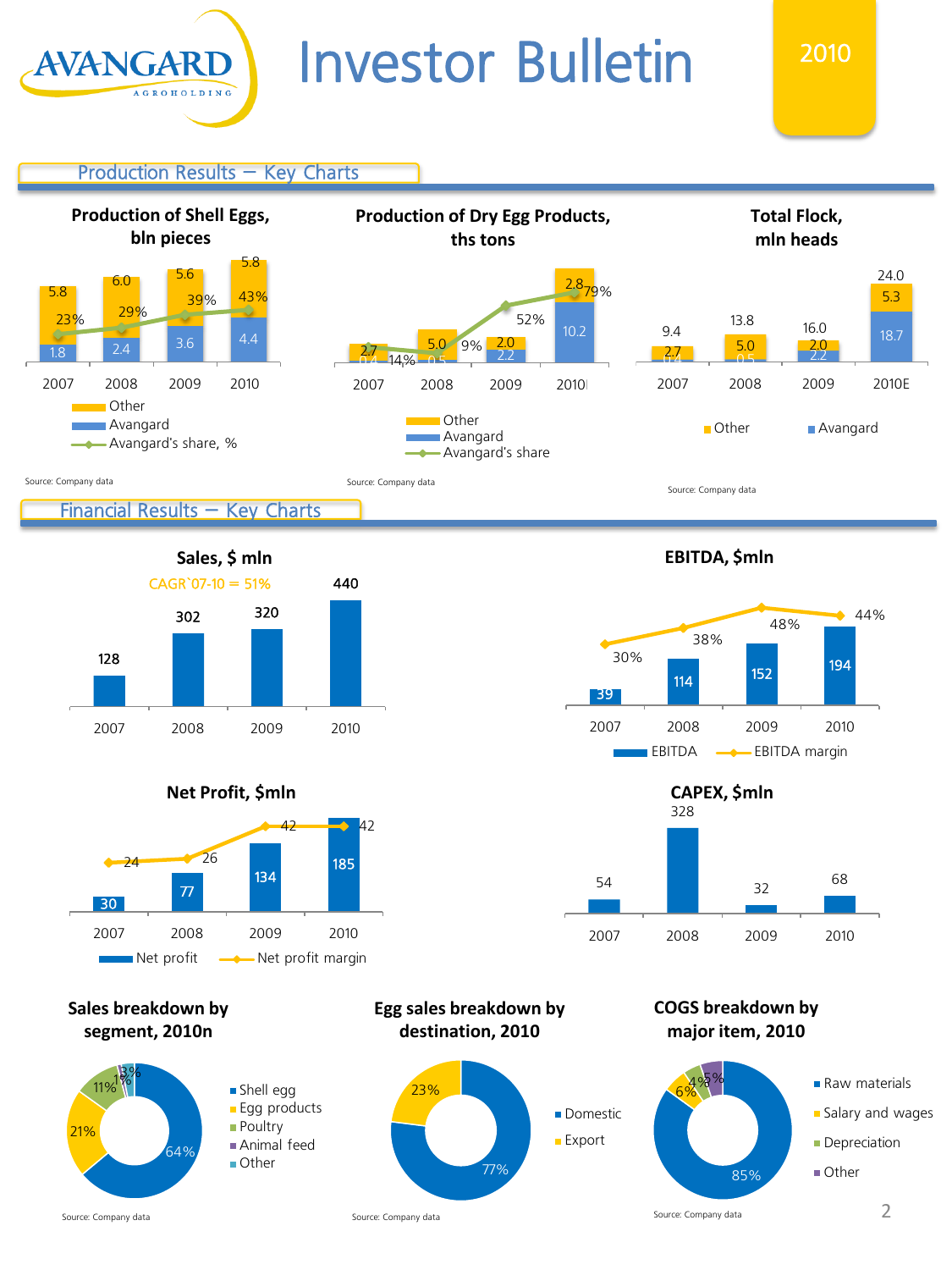

# 2010

# Why to Invest in Avangard

- No. 1 player in the large and growing market of shell eggs and dry egg products in Ukraine
- Rising exposure to foreign export markets provide upside potential
- Vertical integration ensures effective cost control
- State-of-the-art integration facilities, highly advanced technology and superior biosecurity standards
- Strong cash flow generation from existing operations and sustainable profitability
- Very low leverage (0.4 EBITDA in 2010) and local currency denominated debt

**Peer Group and Main Indexes Dynamics**

# GDR's Performance - (



#### **AVGR Equity price and Volume Tendency**

<span id="page-2-0"></span>

# Securities - General Information

| 1,437,500 |
|-----------|
| 39,263    |
| 948       |
| 225       |
|           |

| GDR\ADR's          |                                                         | <b>Bonds</b>      |                                                                                                |
|--------------------|---------------------------------------------------------|-------------------|------------------------------------------------------------------------------------------------|
| <b>Ticker</b>      | <b>AVGR</b>                                             | Format            | Reg S                                                                                          |
| Stock<br>Exchange  | LSE                                                     | Amount,<br>\$ mln | 200                                                                                            |
| Deal Size          | 1,437,500 new<br>ordinary shares in<br>the form of GDRs | Maturity          | 29 October 2015                                                                                |
| Use of<br>Proceeds | Finalization of new<br>capacity expansion<br>programs   | Coupon            | 10%, payable semi-<br>annually in arrears on<br>29 Apr and Oct<br>commencing on 29<br>Apr 2011 |
| Proceeds           | <b>USD 208 m</b>                                        | Listing           | LSE                                                                                            |
| Offer Price        | \$15.0 per GDR                                          | Issue<br>Rating   | <b>B</b> (Fitch Ratings)                                                                       |

### Bond's Performance -

### **Avangard vs Ukrainian Eurobonds**

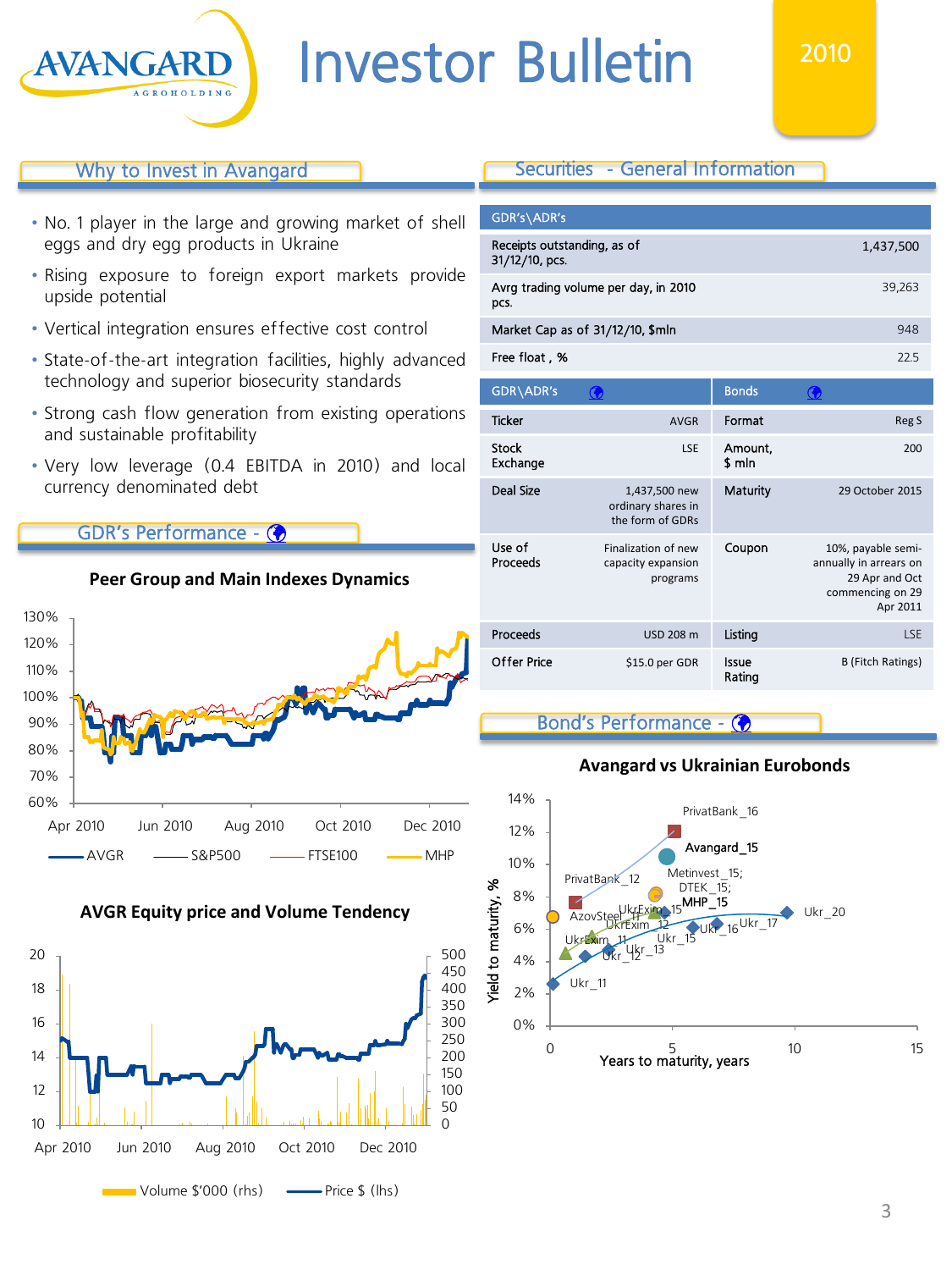20%

### Macroeconomics – Key Metrics

Ukraine's GDP grew 3.4% YoY in 3Q10 in real terms acc. to USSC. The full-year 2010 figure is expected to reach +3.7% YoY (-15.1% in 2009), with 2011 to bring further acceleration to  $+4.5%$ acc. to IMF

**AVANGARI** 

- **Ukraine's industrial production rose** 8.0% YoY in 2010 after a decline by 21.9% YoY in 2009
- **Total agricultural production decreased** by 1% YoY in 2010 acc. to USSC (- 1.8% in 2009 and +17.1% in 2008)
- Ukraine's inflation decelerated to 9.1% in 2010 from 12.3% in 2009, marking the lowest level since 2003 acc. to USSC
- Refinancing rate has been decreased three times during the year to anchor at 7.75% in Aug 2010 (10.25% in Aug 2009) due to positive GDP dynamics, local currency stabilization and inflation slowdown
- **Acc. to estimates, YE2010 current** account deficit is to reach \$1.4 bln (- \$12.8 bln in 2008 to -\$1.8 bln in 2009)



2010



Source: Ministry of Economic Development and Trade of Ukraine, IMF estimates



Source: Ukraine State Statistics Committee, Troika Dialog estimates



#### **Agriculture Output Trend**

<span id="page-3-0"></span>Source: Ukraine State Statistics Committee 4 and 2008 and 2008 and 2008 and 2008 and 4 and 4 and 4 and 4 and 4 and 4 and 4 and 4 and 4 and 4 and 4 and 4 and 4 and 4 and 4 and 4 and 4 and 4 and 4 and 4 and 4 and 4 and 4 and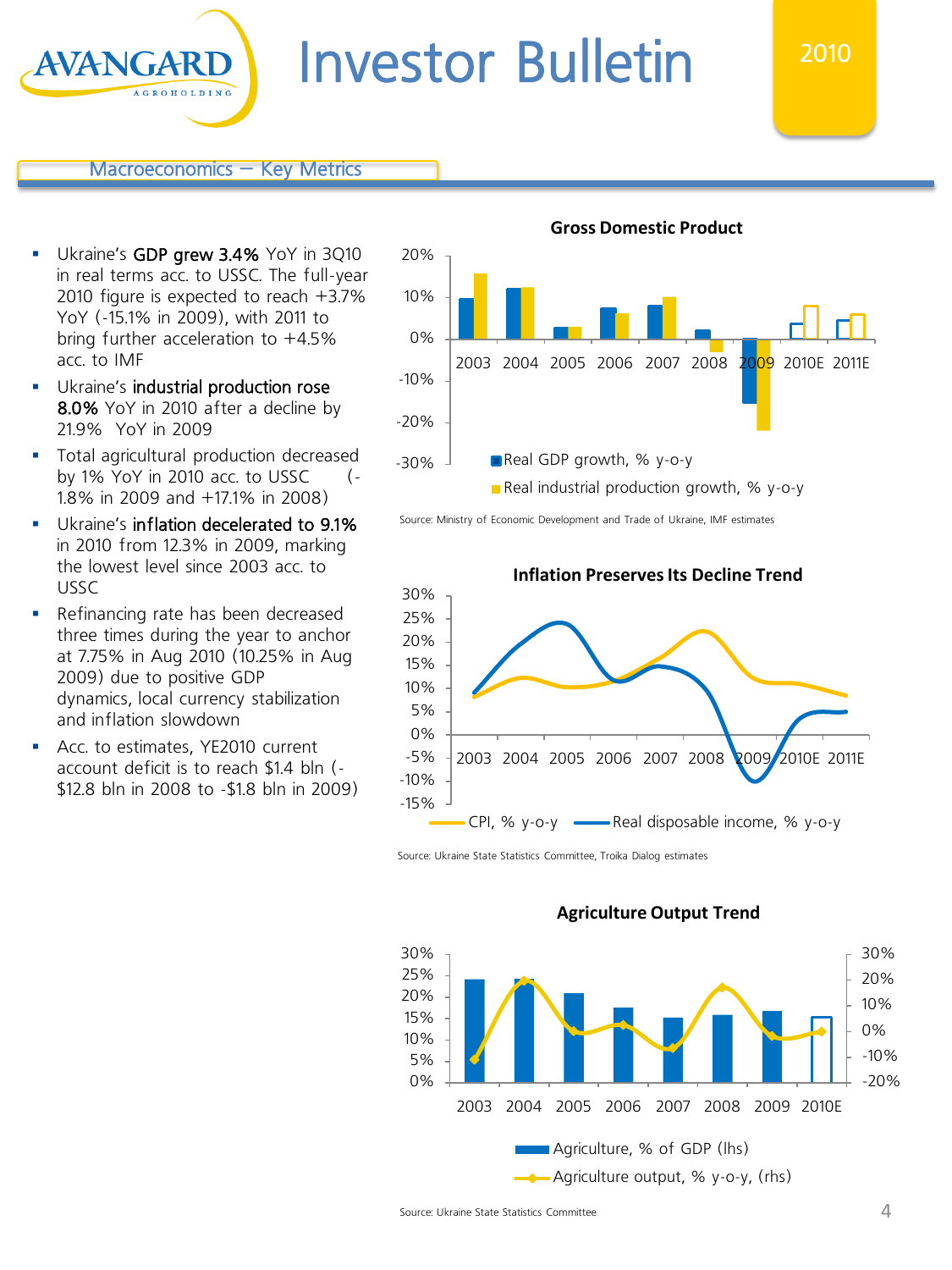# World Egg Market Trends – Key Charts

**World Imports of Eggs, \$ million**



Source: FAO, Pro-Consulting Source: FAO, Pro-Consulting Source: FAO, Pro-Consulting

**AVANGA** 

# **Imports of Eggs by MENA region, \$ million Consumption of Eggs in MENA region**



Source: FAO, Pro-Consulting Source: FAO, Pro-Consulting Source: FAO, Pro-Consulting

# Growing world market

- World egg market has grown by 12.6% CAGR since 2005
- Share of egg imports has been increasing and reached est. 2.8% of world egg market in 2010
- Significant growth of egg consumption in Asia as eggs remain one of the cheapest sources of protein

### Growing global demand for egg products

- Continuing global demand from food, confectionary and bakery industries
- Egg products allow for cheaper transportation and for extended shelf life

# MENA region opportunities:

- Region with 420m population is one of the fastest growing in the world (some countries will double in 20 years)
- 60% urban population further increasing
- Expanding middle class with growing purchasing power
- <span id="page-4-0"></span>A very low consumption base of an average 90 eggs/egg products per person

5 5 5 5 5 6 10 9 10 13 14 16 17 26 29 29 <sup>36</sup> <sup>42</sup> <sup>49</sup> <sup>56</sup> 11 11 11 15 17 2004 2005 2006 2007 2008 2009 2010E **Africa Americas Asia Europe Other** 



**Market Size of Shell Eggs (in Producer Prices), \$ billion**

18

22

Export opportunity to the opportunity<br>MENA region port opport<br>MENA region<br>is expected to grow 9 bl MENA to grow by<br>expected to grow 9 bln<br>57% (to approx. 9 bln ected<br>% (to approx. 9 by<br>pieces) by 2012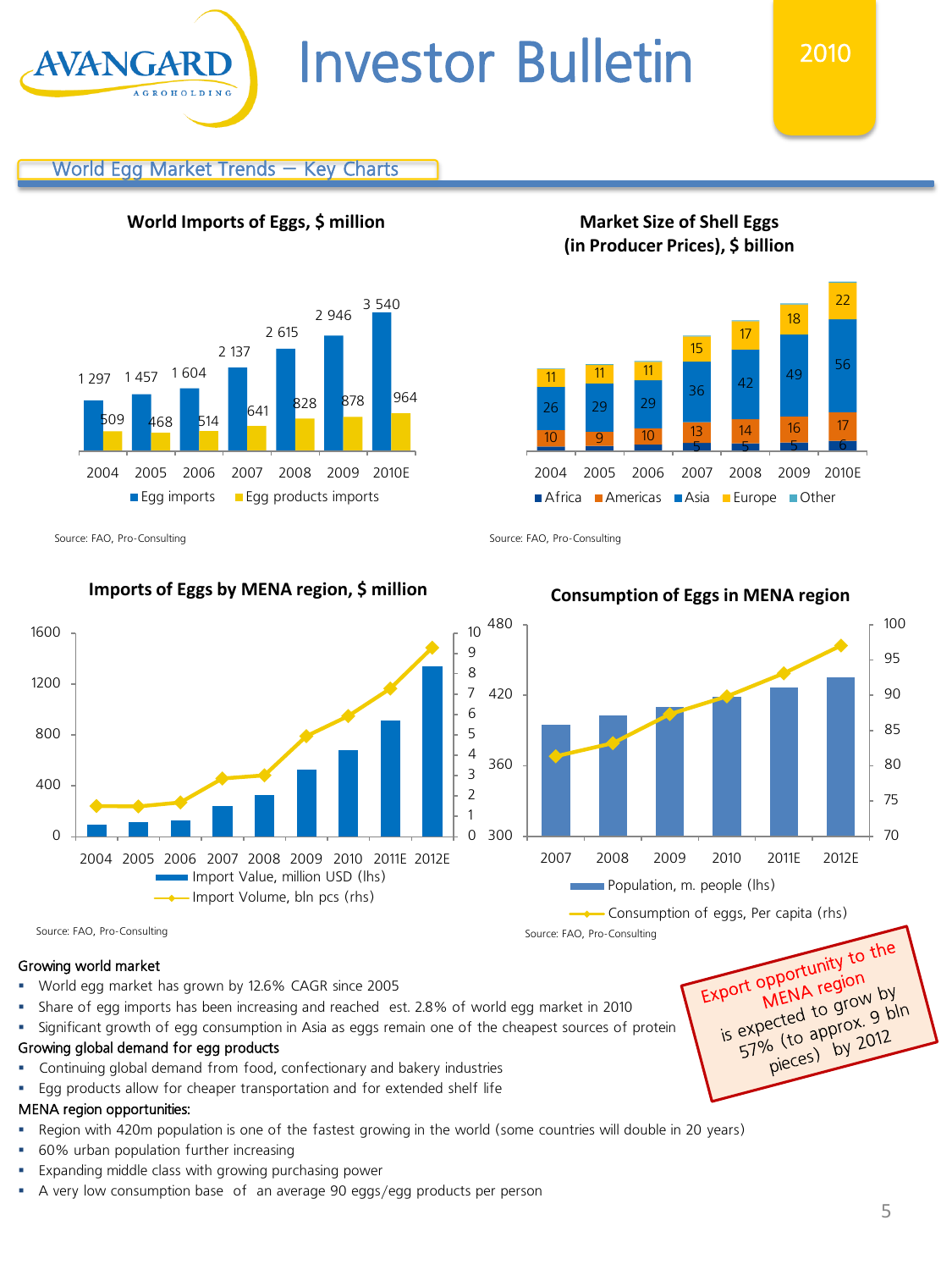# Ukraine Egg Market Trends – Key Charts

AVANGAR



- pcs per capita (lhs)  $\longrightarrow$  Real disposable income, % y-o-y (rhs)



0 2 4 6 8 10 12 14 16 18 2003 2004 2005 2006 2007 2008 2009 2010E

# **Production of Shell Eggs in Ukraine, bln pcs**

2010



# **Sales of Eggs, \$m Ukraine Wheat and Egg Prices**

**Households Industrial companies** 



#### Growth of internal consumption

- Consumption of eggs per capita trend effectively withstands real disposable income decline in 2009
- **Domestic egg sales are expected to grow**
- **Industrial production growth vs. households**
- The share of household production decreased from 42% in 2009 to 40% in 2010 acc. to SSCU

#### Consolidation in the industry

 Small egg producers are being replaced by larger cost effective players (acc. to Ptakhoprom of Ukraine, the number of farms decreased from 156 in 2003 to 98 in 2010)

#### Expanding export opportunities

A ban on the import of Ukrainian livestock farming products into Russia was removed opening a major market for Ukrainian producers

#### Recent hikes in grain prices have been less severe for egg producers

- **Egg prices exhibit long-term correlation with wheat prices**
- Wheat price inflation is expected to be passed through to egg consumers 6